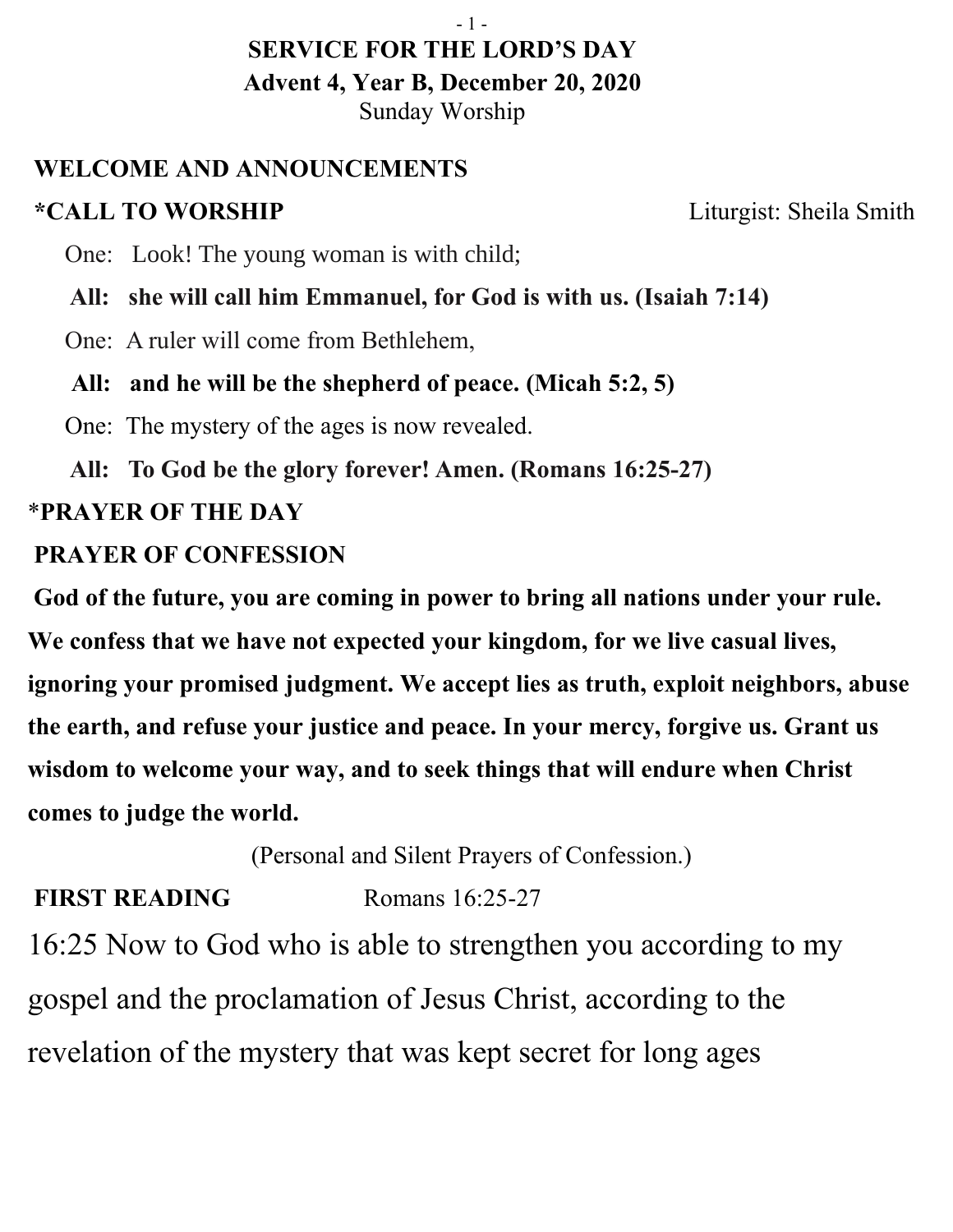- 2 -

16:26 but is now disclosed, and through the prophetic writings is made known to all the Gentiles, according to the command of the eternal God, to bring about the obedience of faith --

16:27 to the only wise God, through Jesus Christ, to whom be the glory forever! Amen.

*One: The inspired Word of the Lord.*

 *All: Thanks be to God*

**SERMON READING** Luke 1:26-38

1:26 In the sixth month the angel Gabriel was sent by God to a town in Galilee called Nazareth,

1:27 to a virgin engaged to a man whose name was Joseph, of the house of David. The virgin's name was Mary.

1:28 And he came to her and said, "Greetings, favored one! The Lord is with you."

1:29 But she was much perplexed by his words and pondered what sort of greeting this might be.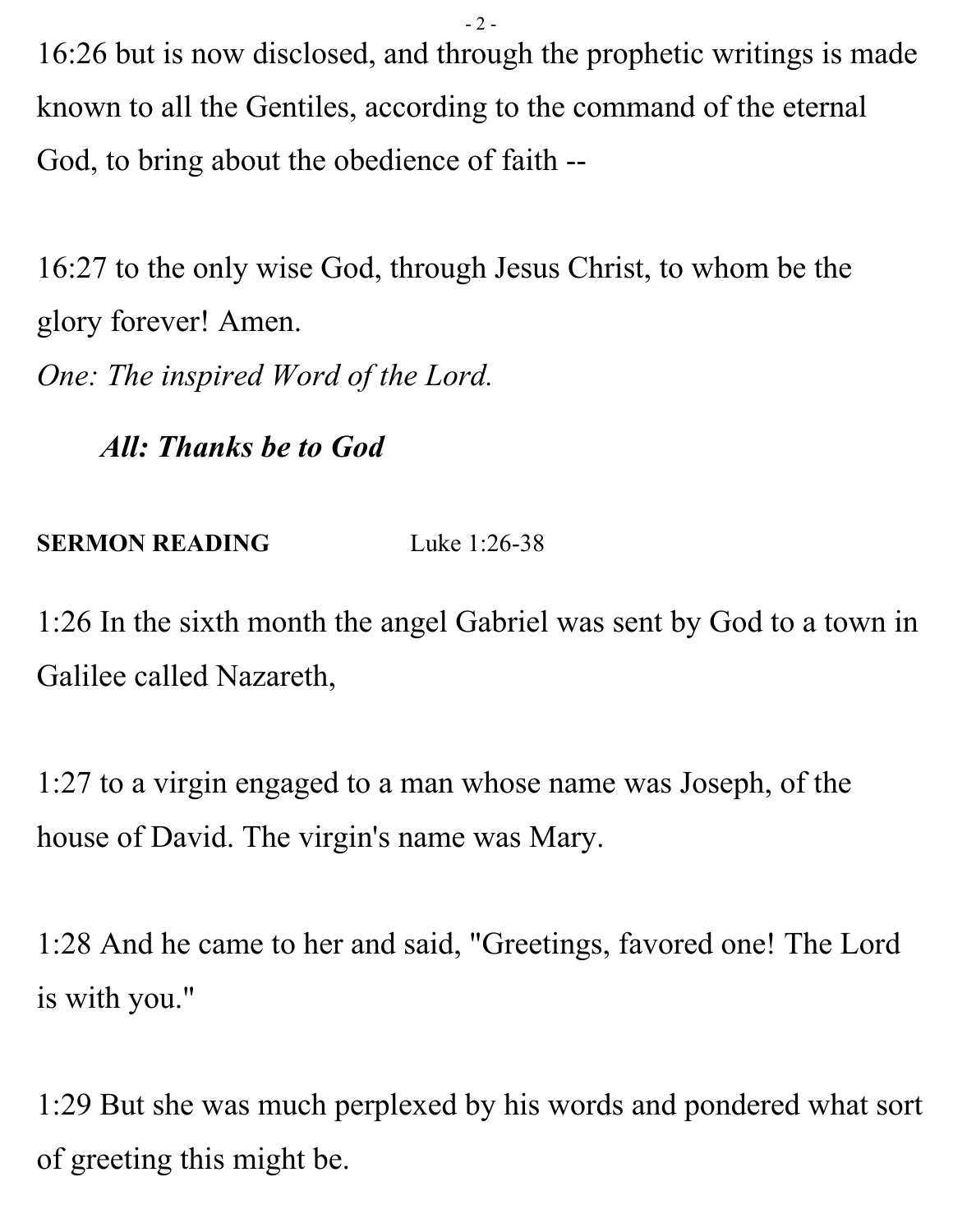1:30 The angel said to her, "Do not be afraid, Mary, for you have found favor with God.

1:31 And now, you will conceive in your womb and bear a son, and you will name him Jesus.

1:32 He will be great, and will be called the Son of the Most High, and the Lord God will give to him the throne of his ancestor David.

1:33 He will reign over the house of Jacob forever, and of his kingdom there will be no end."

1:34 Mary said to the angel, "How can this be, since I am a virgin?"

1:35 The angel said to her, "The Holy Spirit will come upon you, and the power of the Most High will overshadow you; therefore the child to be born will be holy; he will be called Son of God.

1:36 And now, your relative Elizabeth in her old age has also conceived a son; and this is the sixth month for her who was said to be barren.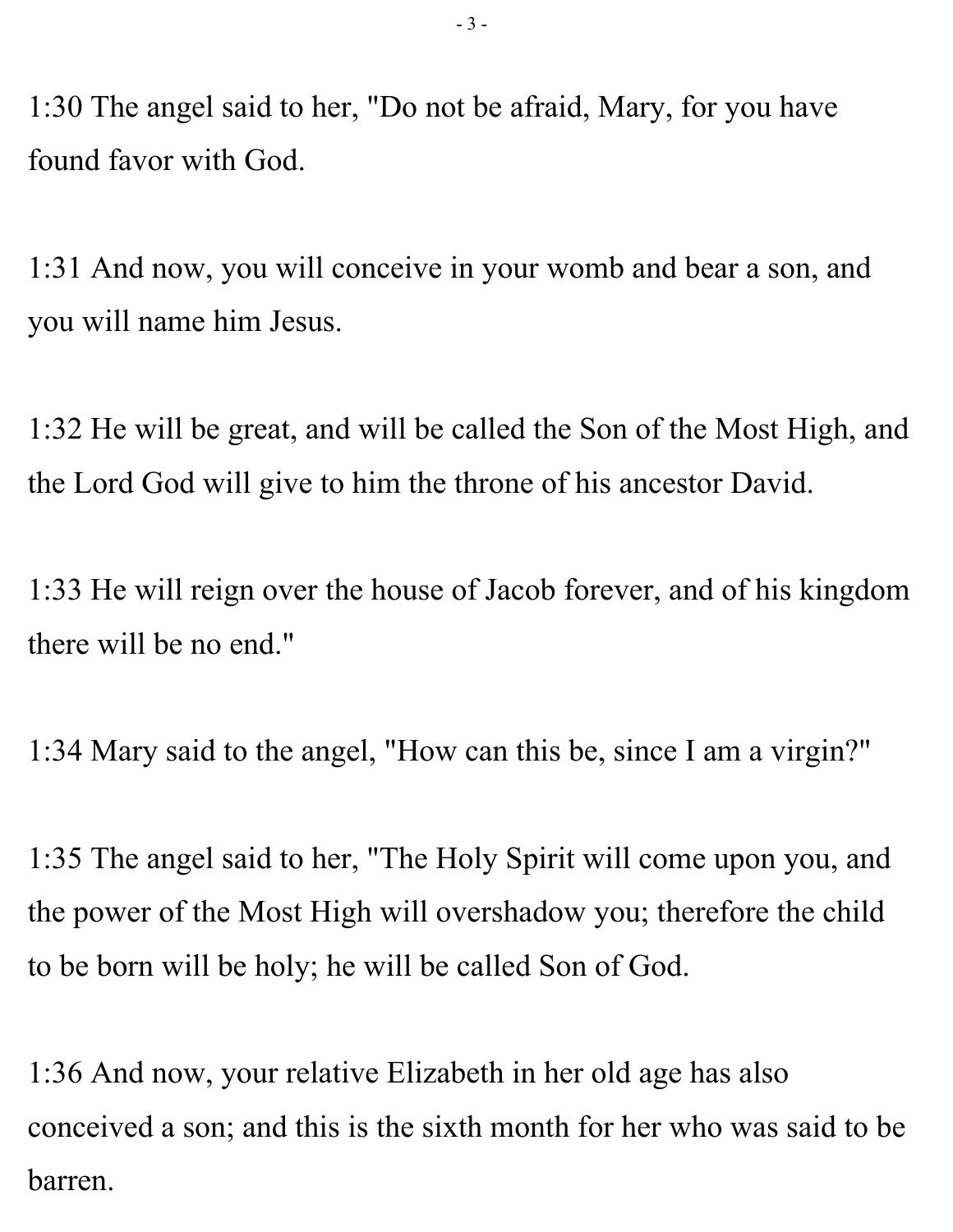1:37 For nothing will be impossible with God."

1:38 Then Mary said, "Here am I, the servant of the Lord; let it be with me according to your word." Then the angel departed from her.

 *One: The inspired Word of the Lord. All: Thanks be to God*

**SERMON** "The Faith of a Young Girl" *Rev. Chris Turner* \***STATEMENT OF FAITH The Apostles' Creed**

I believe in God, the Father almighty, Maker of heaven and earth,

 and in Jesus Christ his only Son, our Lord; who was conceived by the Holy Ghost, born of the Virgin Mary, suffered under Pontius Pilate, was crucified, dead, and buried; he descended into hell; the third day he rose again from the dead; he ascended into heaven, and sitteth on the right hand of God the Father Almighty; from thence he shall come to judge the quick and the dead.

 I believe in the Holy Ghost; the holy catholic church; the communion of saints; the forgiveness of sins; the resurrection of the body; and the life everlasting . Amen.

#### **JOYS & CONCERNS/PRAYERS OF THE PEOPLE**

#### **LORD'S PRAYER**

**Our Father, who art in heaven, hallowed be thy name, thy kingdom come, thy will be done, on earth as it is in heaven. Give us this day our daily bread; and forgive us our debts, as we forgive our debtors; and lead us not into temptation, but deliver us from evil. For thine is the kingdom, and the power, and the glory, forever. Amen.**

#### **OFFERTORY**

\***BLESSING AND CHARGE**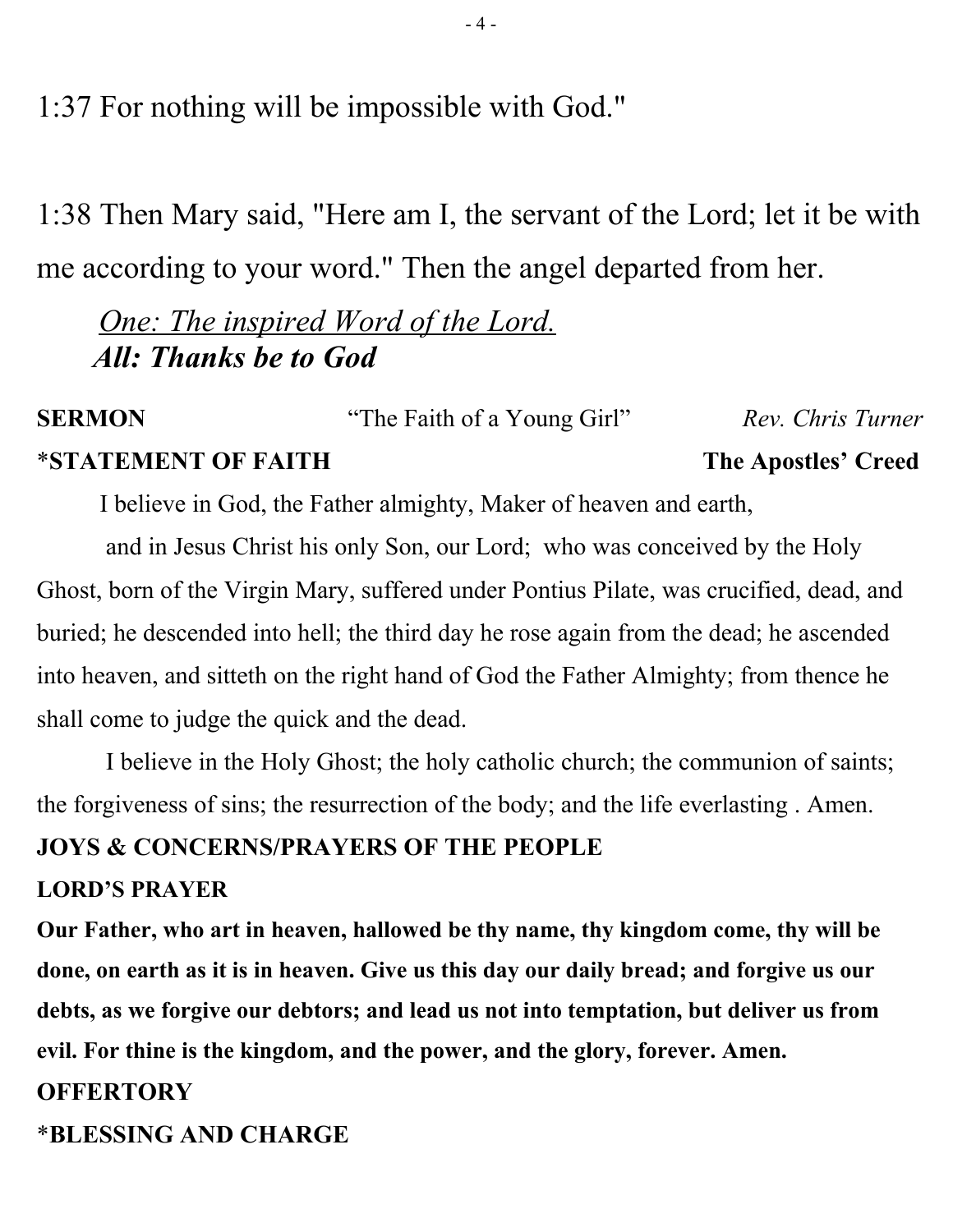#### - 5 - **UPCOMING DATES**

#### **Sunday (December 20)**

10:55 Worship (Virtual Online Worship) 1:30 Stated Session Meeting

**Tuesday (December 22)** 

6:00 Bible Study Zoom (Canceled until late December or early January.)

#### **Thursday (December 24)**

6:30 Christmas Eve Service (Will be a zoom meeting or an online video, we will send an email or you are welcome to call Pastor Chris)

#### **Sunday (December 27)**

10:55 Worship (Virtual Online Worship)

*To join the work and ministry of this congregation, please speak to the pastor (Rev. Chris Turner) at 325–864–7601 or email wpcabilene@gmail.com. Liturgist: Shelia Smith • Music Director: Dr. Clara Richardson • Organist: Charles Shelton*

Westminster's **MISSION EMPHASIS** for the month of **December** is

the **CHRISTMAS JOY OFFERING** of the Presbyterian Church (U.S.A.). The **Christmas Joy Offering** enables the Presbyterian Community to **join together** during the season of

**Advent and Christmas** to deeply reflect not only on our **great blessings**, but also on the **great needs** of others.

The **Christmas Joy Offering** is distributed equally to **support** the

(**1**) **Assistance Program of the Board of Pensions** and

(**2**) **Presbyterian-related racial ethnic schools and colleges**. The portion given to the **Assistance Program**

helps to assist **pastors and other church workers**, both active and retired, who find themselves in positions of **financial** need.

The **transformative** power of the historic **Presbyterian-related racial ethic schools and colleges** is remarkable.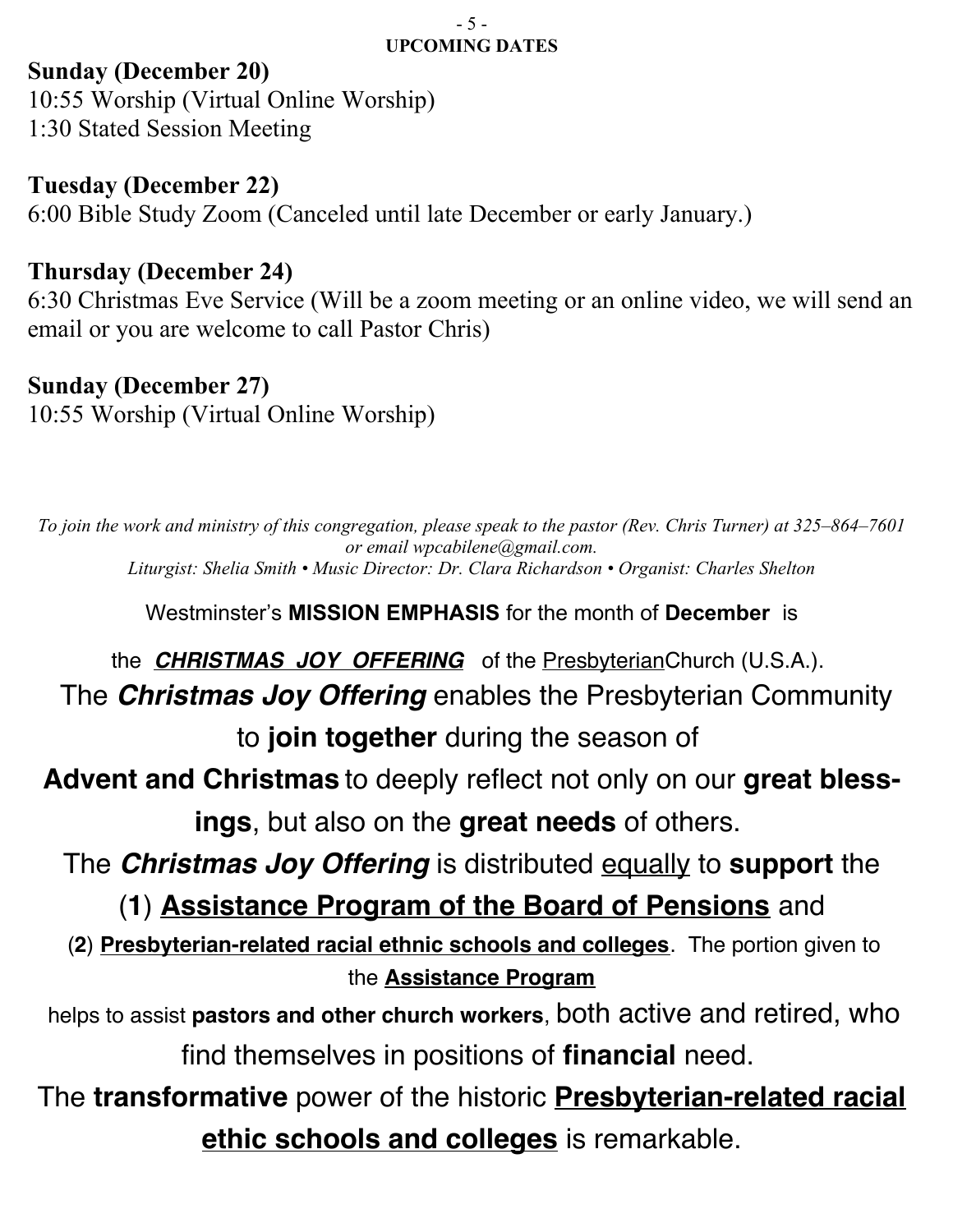- 6 -

These colleges, schools, and ministries have been at the **forefront** of building

a **just and equitable** society; and,

since their inception they have been **creating**countless **good-Samaritan** physicians, teachers, nurses, and clergy.

The **Christmas Joy Offering** provides a **way** for **ALL** of us at **West-**

## **minster**

to **touch** the **lives** of both those who are our **greatest hope** and those who have the **greatest need**.

Contributions to the **Christmas Joy Offering** can be made by making out **your** checks to "**Westminster**,"

writing "**Christmas Joy Offering**" on the **memo** lines, and then putting **your** checks in the **offering plates**

on a Sunday morning. **Checks** also can be **mailed** to the Church Office,

or **to** the Church's Treasurer, **TIM ADCOCK**, at 2401 S. Willis St., Ste. 108, Abilene, Texas 79605.

**All** of the **offerings** received at a **Christmas Eve service**at **Westminster** will **go** to the **Christmas Joy Offering**.

**T H A N K YOU!** & **M E R R Y CHRISTMAS!**

# **DONATIONS TO WESTMINSTER FOR THE CHURCH, AND/**

## **OR FOR THE CHURCH'S**

**MISSION EMPHASES, CAN BE MADE BY MAK-**

**ING YOUR CHECK OUT TO "WESTMINSTER,"**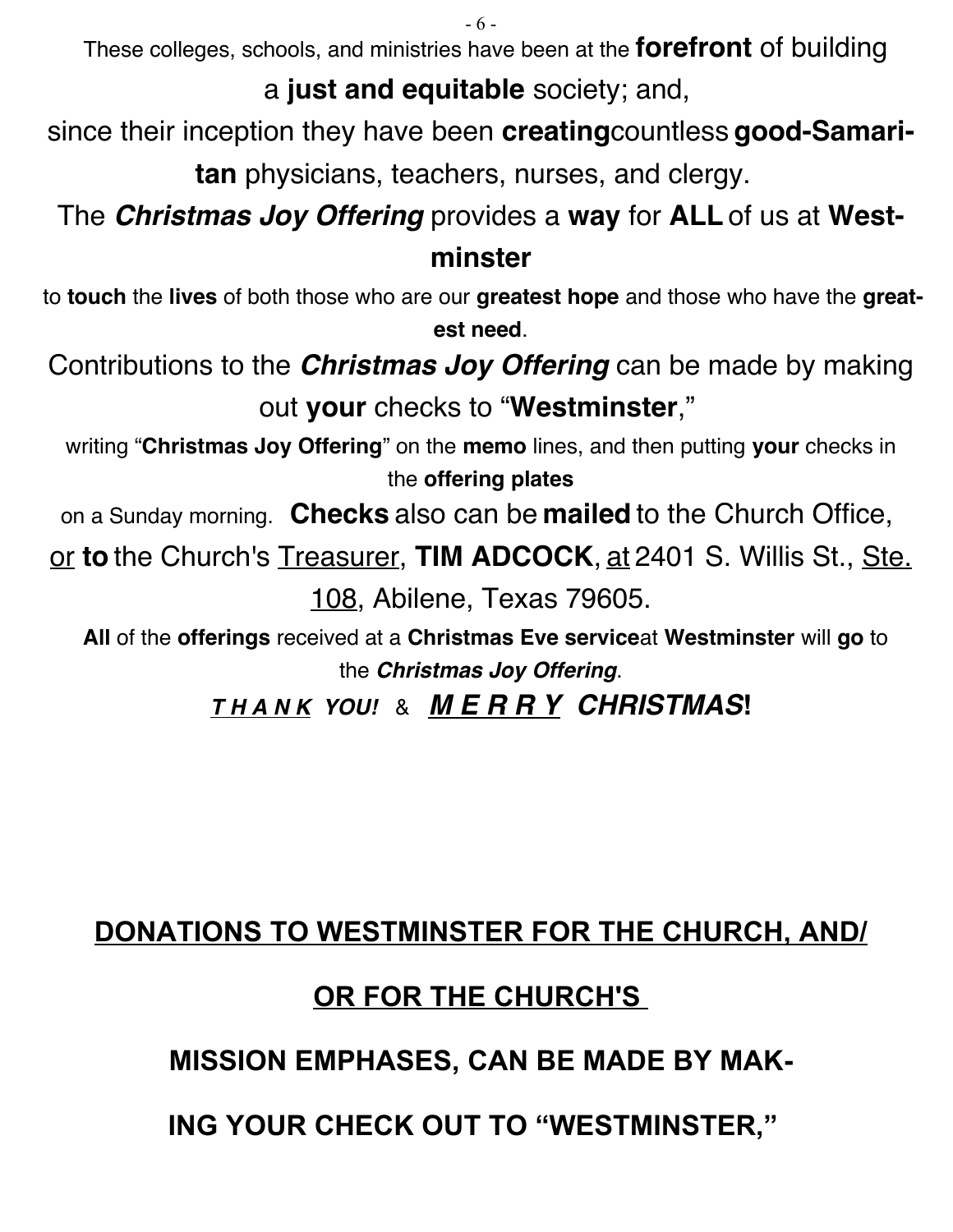#### - 7 *by writing the "reason" on*

# *the memo line, and by putting YOUR check in the offering plate, or by MAILING it to the CHURCH, or to the Church's Treasurer, TIM ADCOCK, at 2401 S. Willis St., Ste. 108, Abilene, Texas 79605. These DONATIONS really are NEEDED!*

## **BUFFALO GAP PRESBYTERIAN CAP**

*Westminster STILL is collecting ALUMINUM CANS for the BUFFALO GAP PRESBYTERIAN ENCAMPMENT -- A PLACE FOR GROWING ! These CANS are sold, and the MONEY raised is used to help defray the COSTS of running the Encampment and to help K E E P it O P E N . Just put your SACKS of cans in the HALLWAY down from the Church Office.*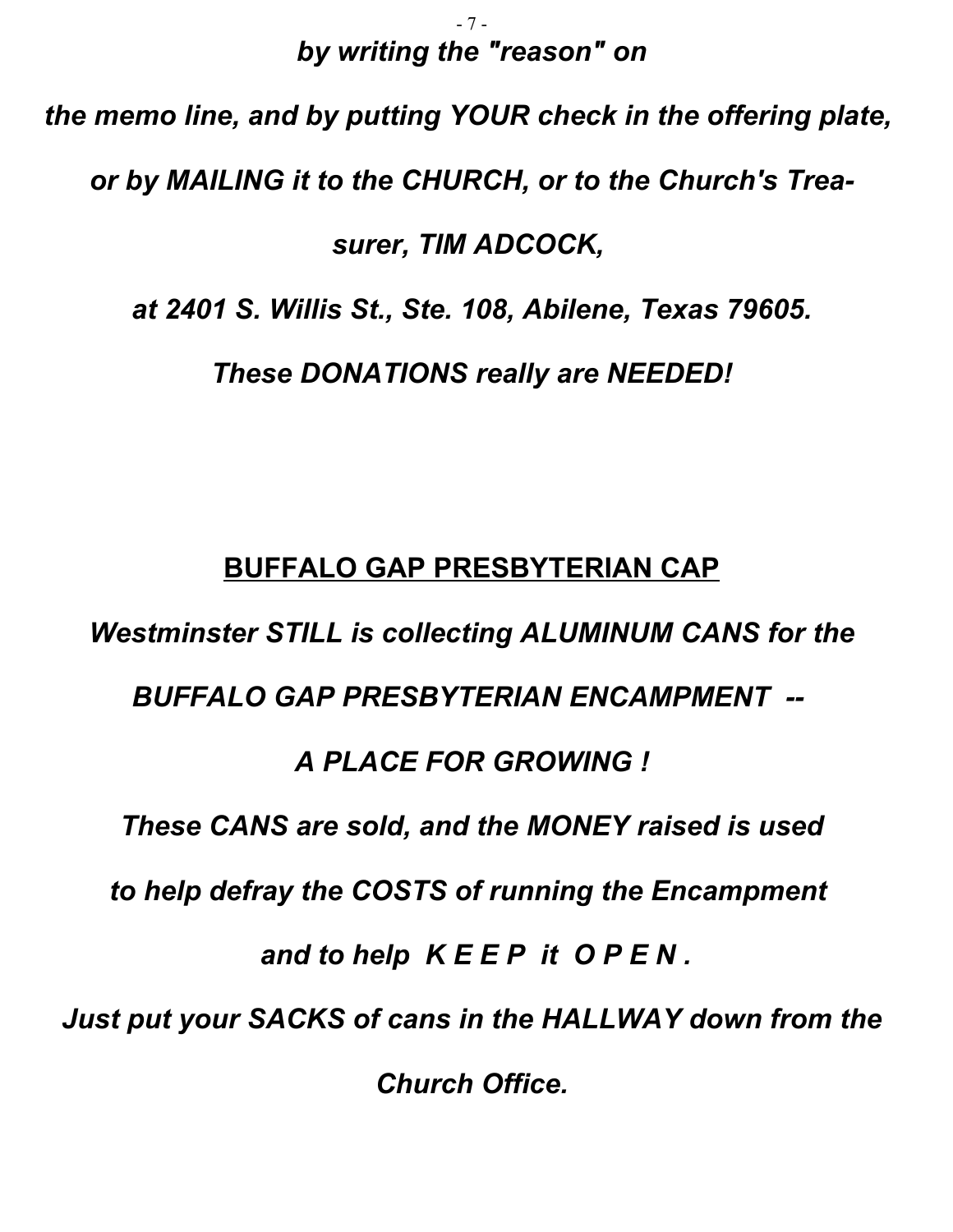- 8 -

*DONATIONS also can be MADE by making out a CHECK to "West-*

*minster",*

*and writing "BUFFALO GAP CAMP" on the MEMO line.*

*G I V E your CANS! & S H A R E your FAITH! & S P R E A*

*D the GOSPEL!*

 $[OB]$ 

#### **THE PRESBYTERIAN FOOD PANTRY FEEDS THE HUNGRY & SO**

#### **CAN YOU!**

*Each and every SUNDAY just put YOUR donations of NON-perish-*

*able FOOD items, CASH*

*money (including SAVED change), and TOILETRY items, in*

*the grocery CART in the Narthex.*

*DONATIONS also can be MADE by making out a CHECK to "West-*

*minster",*